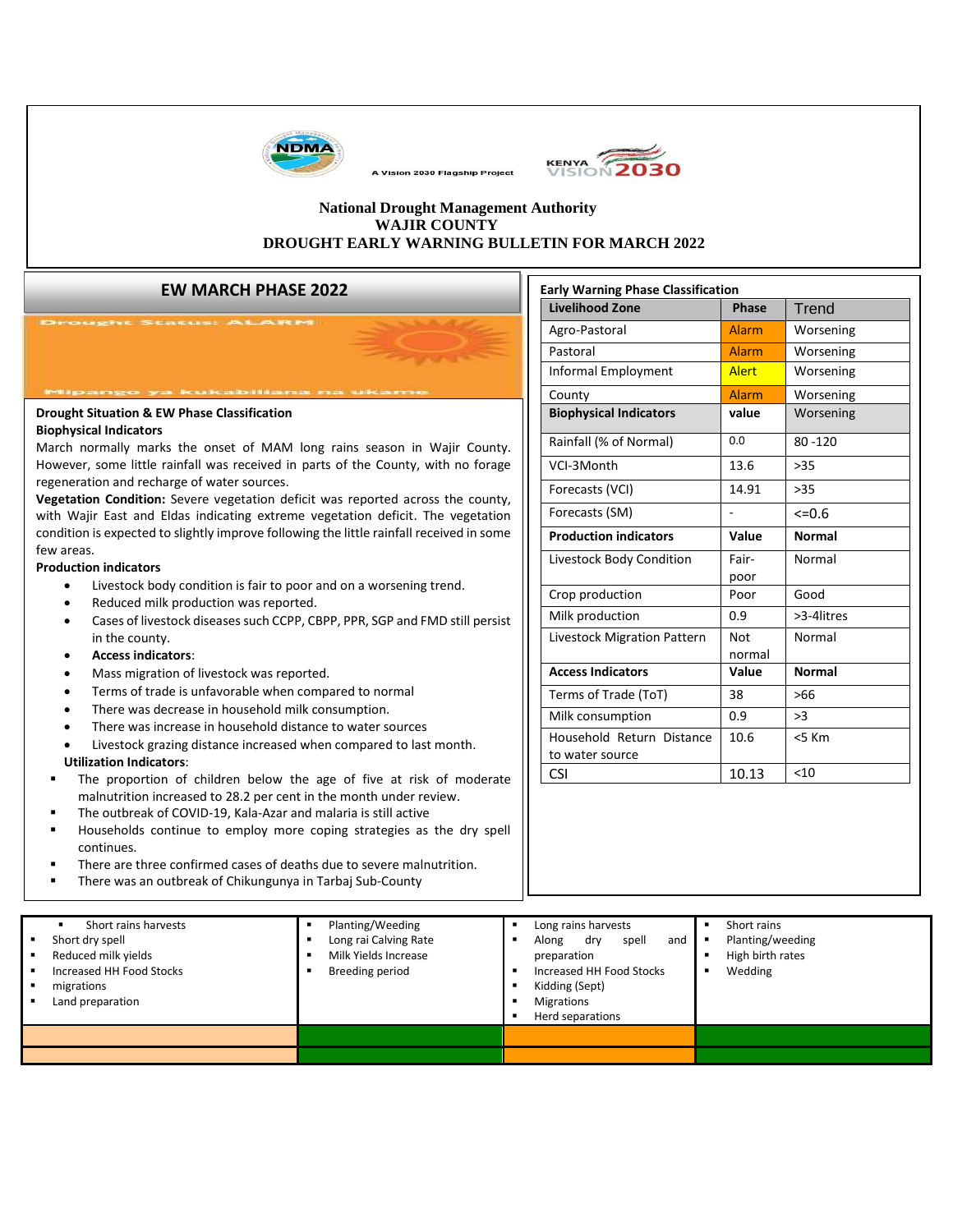# **1.0 CLIMATIC CONDITION**

#### **1.1 Rainfall performance**

Wajir County was generally dry and hot throughout the month, although some little rainfall was received in some few parts of the County, particularly in Tarbaj and Wajir North sub-counties. According to the Kenya Meteorological Department, occasional rainfall is expected during the month of April 2022. The expected rainfall amounts are likely to be below the long-term average. The current Normalized Difference Vegetation Index (NDVI) is below average and on a declining trend when compared to the previous month as shown in the figure below.



**Figure 1: Rainfall and NDVI Trend**

## **1.2 Amount of rainfall and spatial Distribution**

Wajir county remained largely dry and sunny throughout the month. However, some little rains were received in the last week of March 2022 although the distribution was poor both in time and space. The peak of the rains is expected to be in the month of April. The season is likely to experience poor distribution across the County.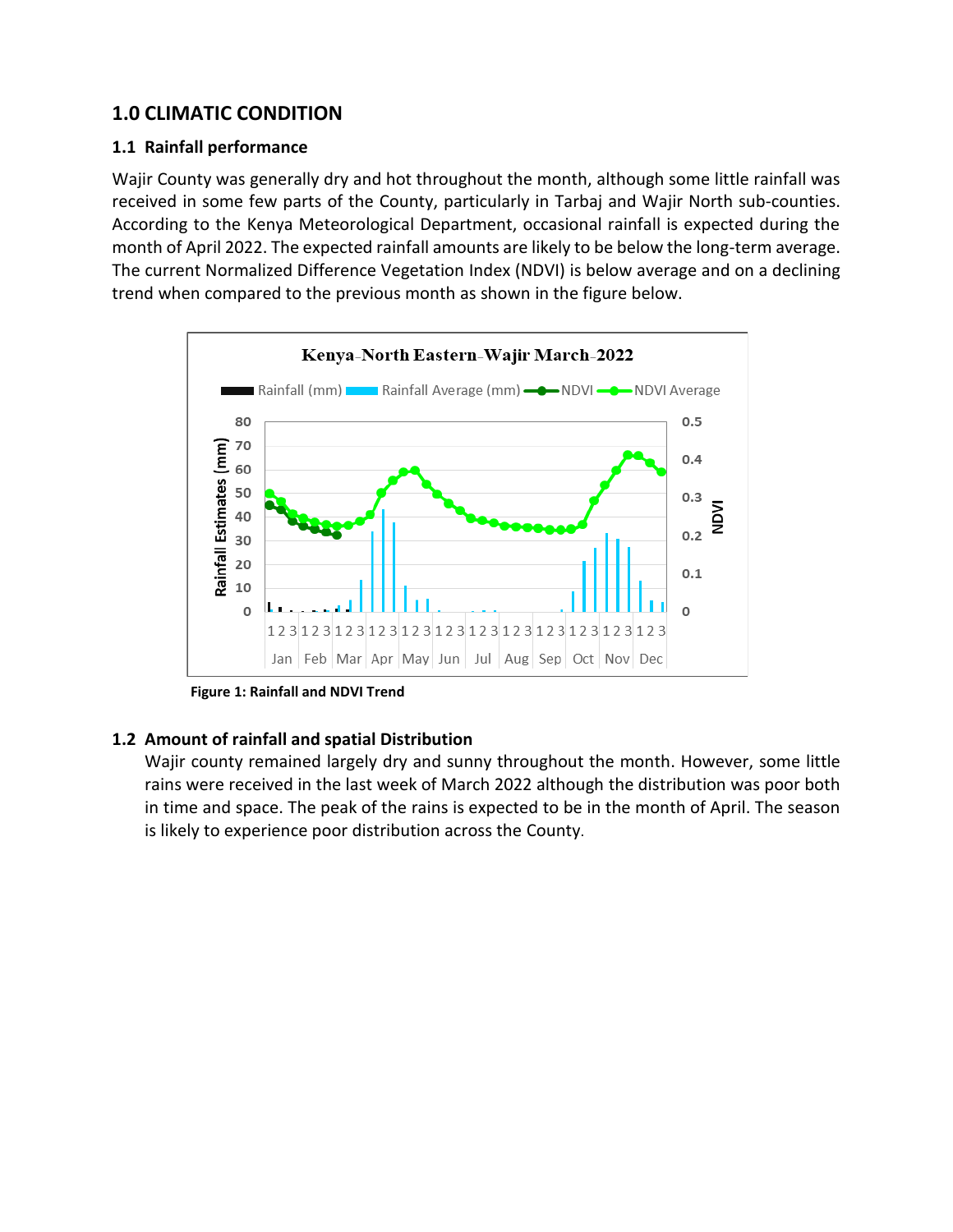#### **2.0 IMPACTS ON VEGETATION AND WATER**

#### **2.1 Vegetation Condition**

#### **2.1.1Vegetation condition index (VCI**)

Current Vegetation Condition Index (VCI) showed severe vegetation deficit with a score of 13.6, which was a deterioration when compared to the previous month figure of 14.9. However, Wajir East Sub-County recorded extreme vegetation deficit. The remaining sub-counties were in the severe vegetation deficit band although field observation shows extreme vegetation deficit. This worsening vegetation deficit is attributed to the cumulative impact of the poor performance of the rains in three consecutive seasons.



 **Figure 2: VCI Chart for March 2022 Figure 3: VCI graph for March 2022**

#### **2.1.2: Vegetation Condition Index Forecast**

- Based on Sussex Vegetation Outlook, the 3-month VCI forecast indicates severe vegetation deficit across the sub-counties.
- Wajir East is forecasted to have the most deficit followed by Tarbaj Sub-County, with scores of 10.5 and 13.2 respectively.
- The vegetation condition is expected to slightly improve during the 2022 long rains season.



**Figure 4: VCI Forecast April 2022**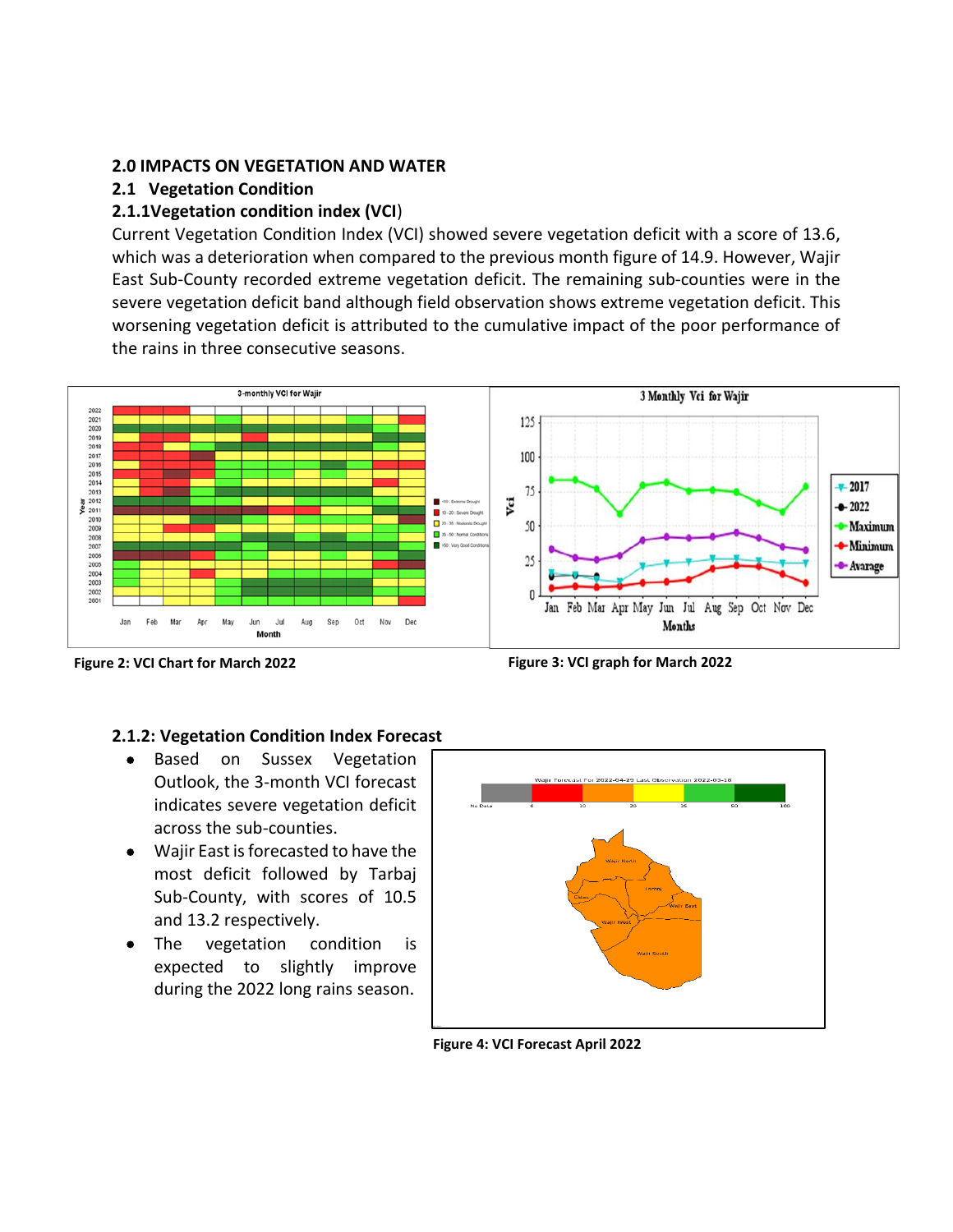#### **2.1.2 Pasture**

- Current pasture condition is very poor across the livelihood zones. This current condition is attributed to the cumulative impact of the prolonged drought resulting from the below normal rains received in three consecutive seasons.
- When compared to similar previous periods, the pasture condition is very poor across the livelihood zones due to the inadequate rains received in the last three consecutive seasons.
- The quality and quantity of pasture is very poor across the County due to high forage depletion occasioned by high livestock concentration at the grazing areas.
- Pasture condition varies according to livelihood zones, with Pastoral Livelihood Zones experiencing extreme vegetation deficit.

#### **2.1.3 Browse**

- Browse situation is generally poor across all the livelihood zones. This poor browse condition is as a result of the late onset of the MAM 2022 rains and the depressed rainfall experienced during the previous seasons.
- The little browse that may regenerate as a result of the MAM 2022 long rains will quickly get depleted due to high temperatures and overgrazing resulting from livestock inmigration.
- The quality and quantity of browse is generally poor across the County, with both the Pastoral and Agro-Pastoral Livelihood Zones facing the same extreme vegetation deficits due to the poor performance of the rains in three consecutive seasons.

#### **2.2 Water Source**

#### **2.2.1 Sources**

- Major water sources utilized for both human and livestock use are boreholes, water pan, shallow wells and water trucking. There has been a marked increase in the number of villages and institutions that rely on water trucking as their main source of water. All the water pans are dry across the livelihood zones, except some few in Wajir North that got some little recharge during the month under review.
- When compared to similar previous period, the current water condition is not normal and it is due to the inadequate rainfall that was witnessed in the last previous seasons. The water situation in the County is expected to remain stressed although some few water pans may be fairly recharged by the long rains.

#### **2.2.2 Household access and Utilization**

• Current household distance to water sources has increased across the livelihood zones at more than 10km when compared to the previous month distance of 9km. This increase in household distance to water source is due to the quick depletion of water sources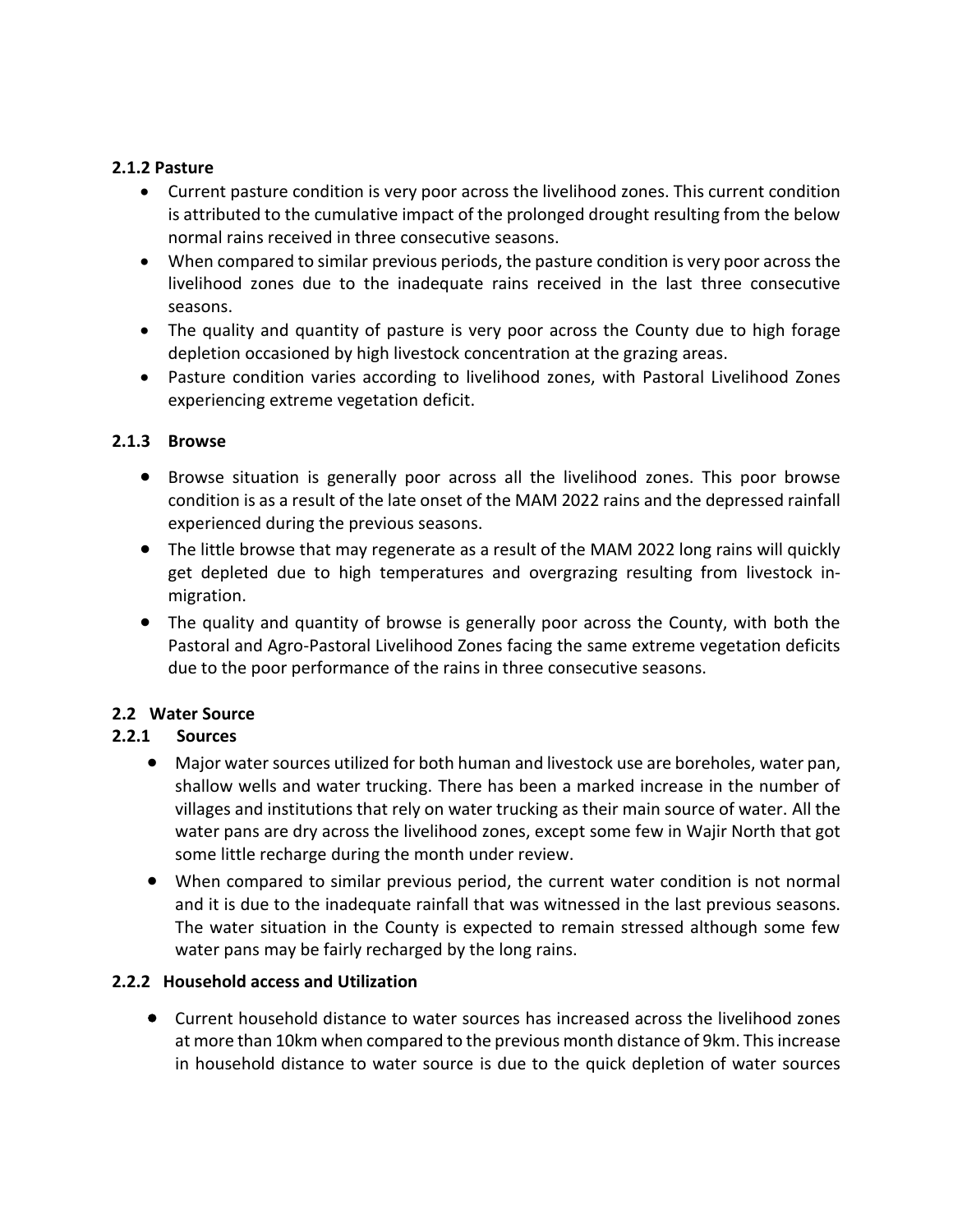across the County due to high concentration and low recharging of water sources during the current and previous seasons.

- The reported distance in March is above the short term and wet year's average distances but below the dry year's average distance.
- Average water consumption per person per day slightly increased when compared to the

previous month. This slight increase in water consumption is attributed to the little rainfall received that resulted in some few water pans getting slightly recharged.



**Figure 5: Households Return to Water**

#### **2.2.3 Livestock access**

- Grazing distance to water sources showed an upward trend in the last two months at approximately 16km in March 2022, which is 17 percent above the previous month's average distance. This increased distance is due to the drying up of water sources following the poor performance of the rains during the 2021 short rains season.
- The distance is expected to increase as the dry spell continues. The 2022 long rains may only result in short-lived reduction in distance to water sources before the situation deteriorates given that the rains are projected to be below normal.
- Distance from grazing areas to water sources varies according to livelihood zones, with the highest distance to grazing area reported in the Pastoral Livelihood Zone.



**Figure 6: Grazing Area Distance to water sources**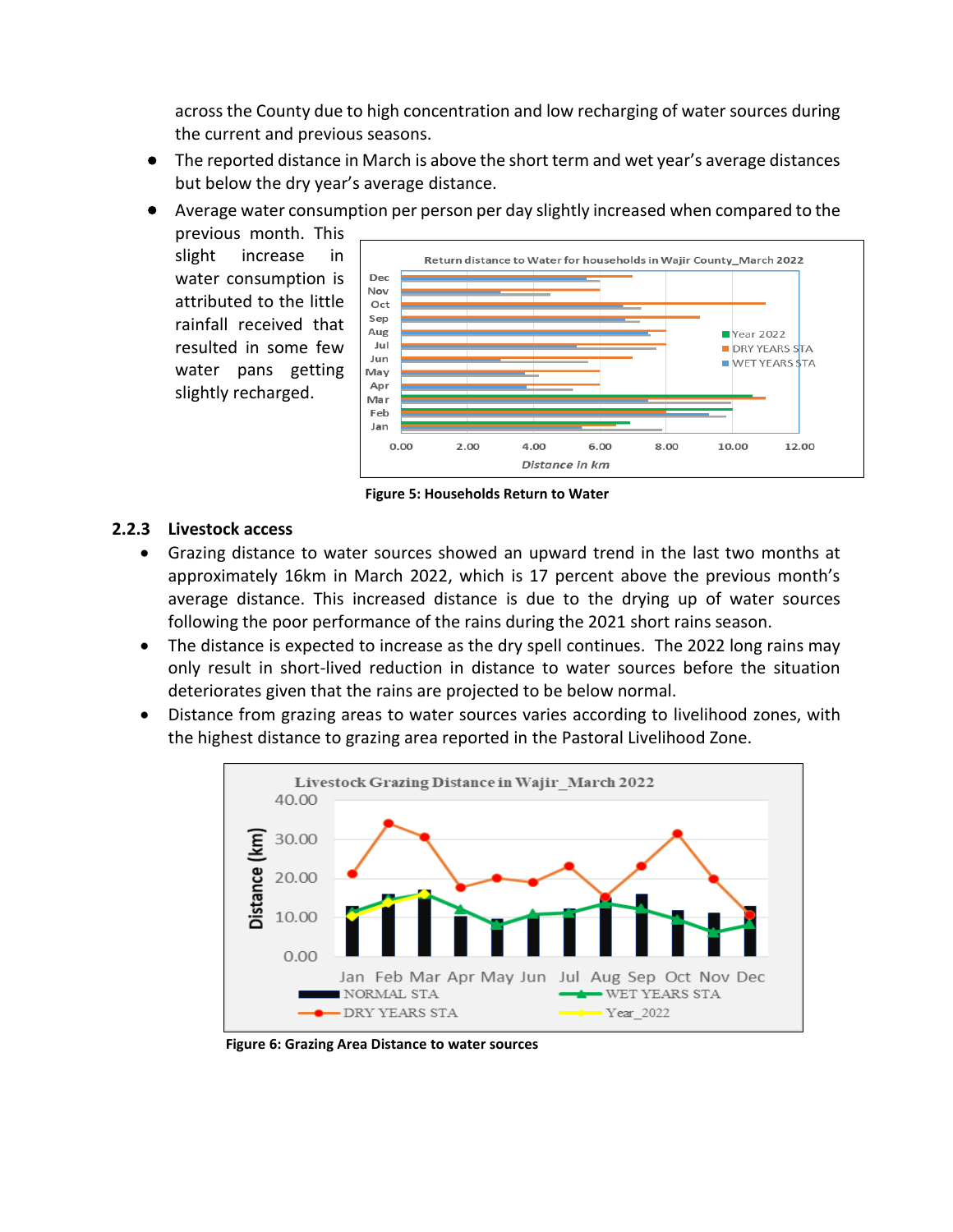## **3.0 PRODUCTION INDICATORS**

#### **3.1 Livestock production**

#### **3.1.1 Livestock Body Condition**

- The livestock body condition for all the species ranges from fair to poor and on a worsening trend across the livelihood zones. This deteriorating livestock body condition is due to quick depletion of forage and increased trekking distance to water sources.
- When compared to similar previous periods, the current condition is not normal due to poor forage, increased grazing distance and high livestock migration attributed to depressed rainfall received during the 2021 short rains season.
- The livestock body condition is expected to slightly improve due to the anticipated regeneration of browse and pasture occasioned by the 2022 long rains.

## **3.1.2 Livestock Diseases**

There was an upsurge in endemic livestock diseases such as Sheep and Goat Pox (SGP), Contagious caprine pleuropneumonia (CCPP), Peste des petit ruminants (PPR) and mineral deficiencies. The estimated overall livestock mortality rate is the County is three percent; with cattle as the worst affected at more than 12 percent.

#### **3.1.3 Milk Production**

- Milk production per household per day in March 2022 decreased when compared to the previous month and is currently 50 percent below the long-term average (LTA).
- This decline in milk production is due to weakening livestock body condition as pasture and browse depletion increases in most parts of the County.
- Available milk is derived from cattle, camel and small stocks across the County.



# **3.2 CROP PRODUCTION**

The main crops produced in the County during the long rains season are maize, sorghum and cow peas and is mainly practised in the Agro-Pastoral Livelihood Zone. Preparation of land was done but no planting of crops took place in the month under review as the County was generally dry throughout the month under review.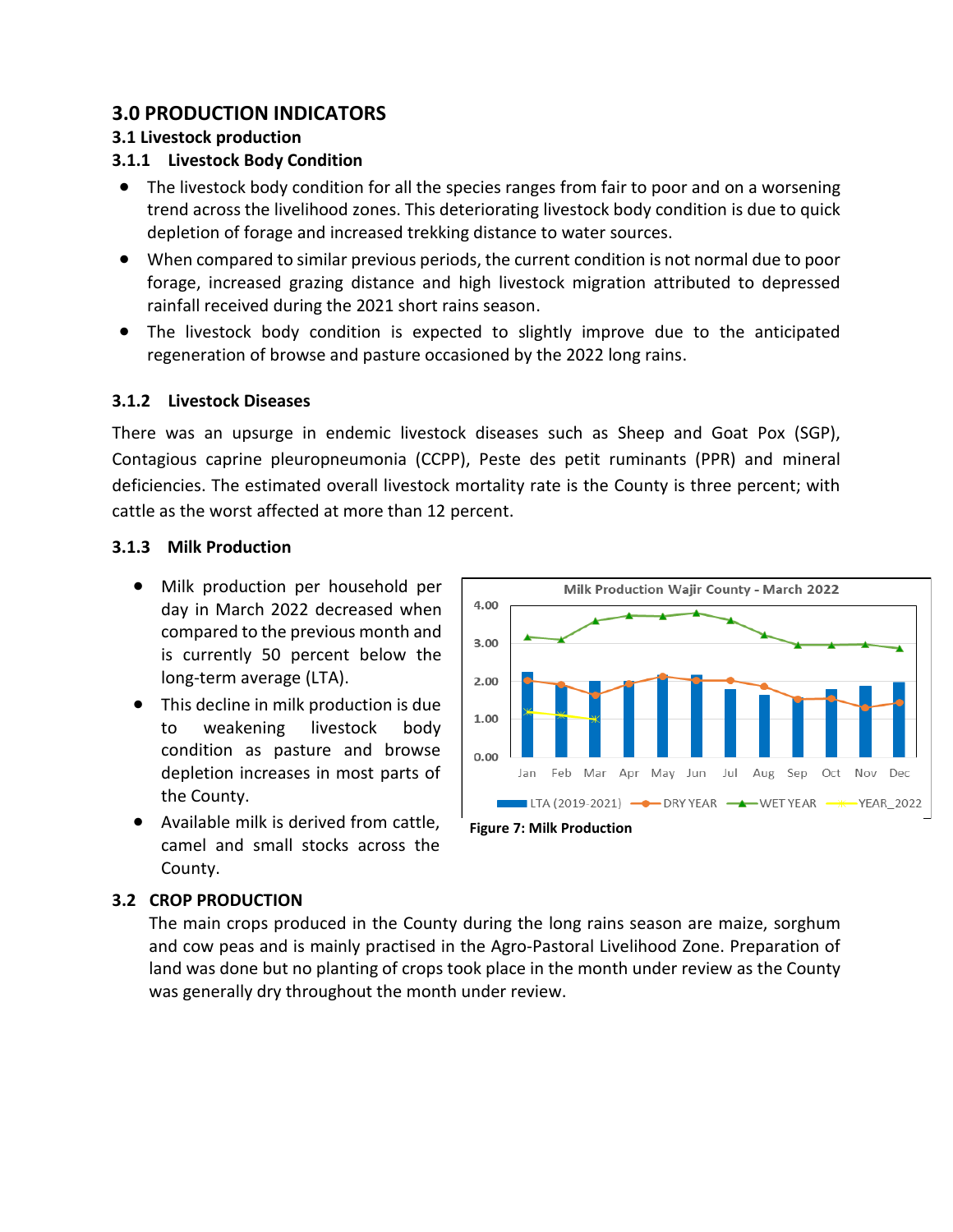# **4.0 MARKET PERFORMANCE**

# **4.1. LIVESTOCK MARKETING**

#### **Cattle Prices**

- •The price of a 4-year-old medium-size bull currently stands at an average of KES.12,000. When
- compared to the previous month of February 2022, cattle prices reduced by approximately 20 percent.
- •The decline in price is attributed to poor livestock body condition resulting from poor pasture and browse condition during this dry season.
- •The reported prices of cattle in the month under review were lower than the short term, dry and wet year average prices.



**Figure 8: Cattle Price**

## **4.1. 2 Small Ruminant (Goat price)**

• The price of a medium sized goat decreased slightly by six percent from KES. 2,660 in February 2022 to KES. 2,500 in the month under review. This decline in goat prices is attributed to

reduced demand in the market which was occasioned by poor livestock body condition.

- Prices are likely to improve due to enhanced livestock body condition resulting from forage regeneration during the 2022 long rains season.
- The highest prices were recorded in the urban areas and lowest in the rural areas.



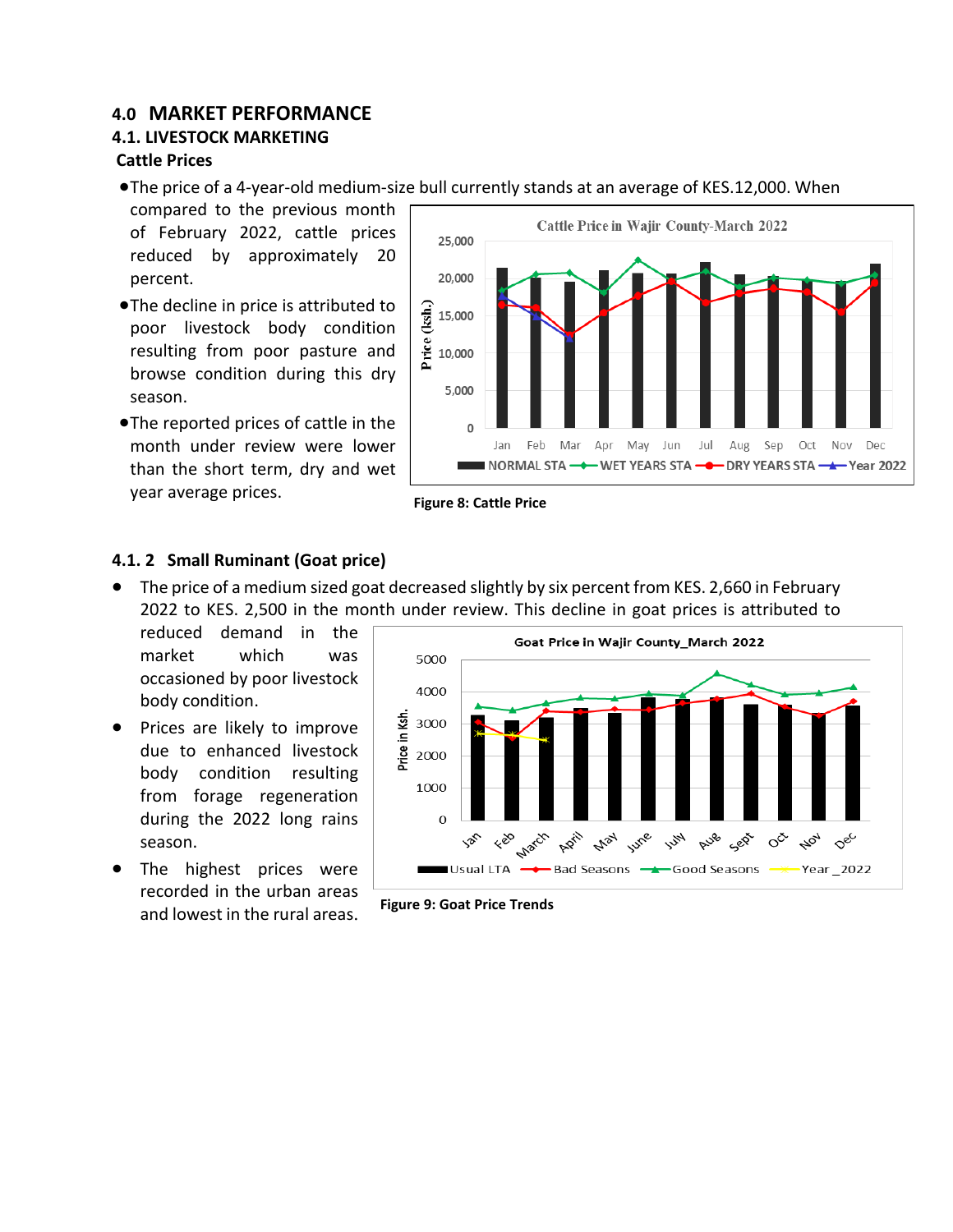#### **Camel price**

- There was a decrease in camel prices from KES. 21,000 in the month of February 2022 to KES. 20,000 in the month under review.
- This decrease in prices is due to poor livestock body condition, high supply and low demand in the market.
- The current price is below the short term, wet and dry year's average prices.

#### **4.2 CROP PRICE**

#### **4.2.1 Maize**

- Current average maize prices increased from KES.65 in the month of February 2022 to KES.67 in the month under review. This slight increase in maize prices is attributed to reduction in supply and increased demand by the pastoralists. The product is largely outsourced which sometimes results in reduced supply.
- The reported price is still above the normal, short-term, wet and dry year's

**Figure11: Maize Price**

average prices. The highest prices were recorded in the rural areas and lowest recorded in the urban area.

#### **4.3 Terms of Trade (TOT)**

• The terms of trade (ToT) in the month under review stood at 38 when compared to the previous month ratio of 42, which is

approximately 35 percent below the short-term average (STA).

- This is an indication that households purchasing power (measured by the goat to maize terms of trade) is unfavourable due to low goat prices and high maize prices in the market.
- The below normal livestock prices have resulted in reduced household access to food and income.



**Figure 12: Terms of Trade Trends**





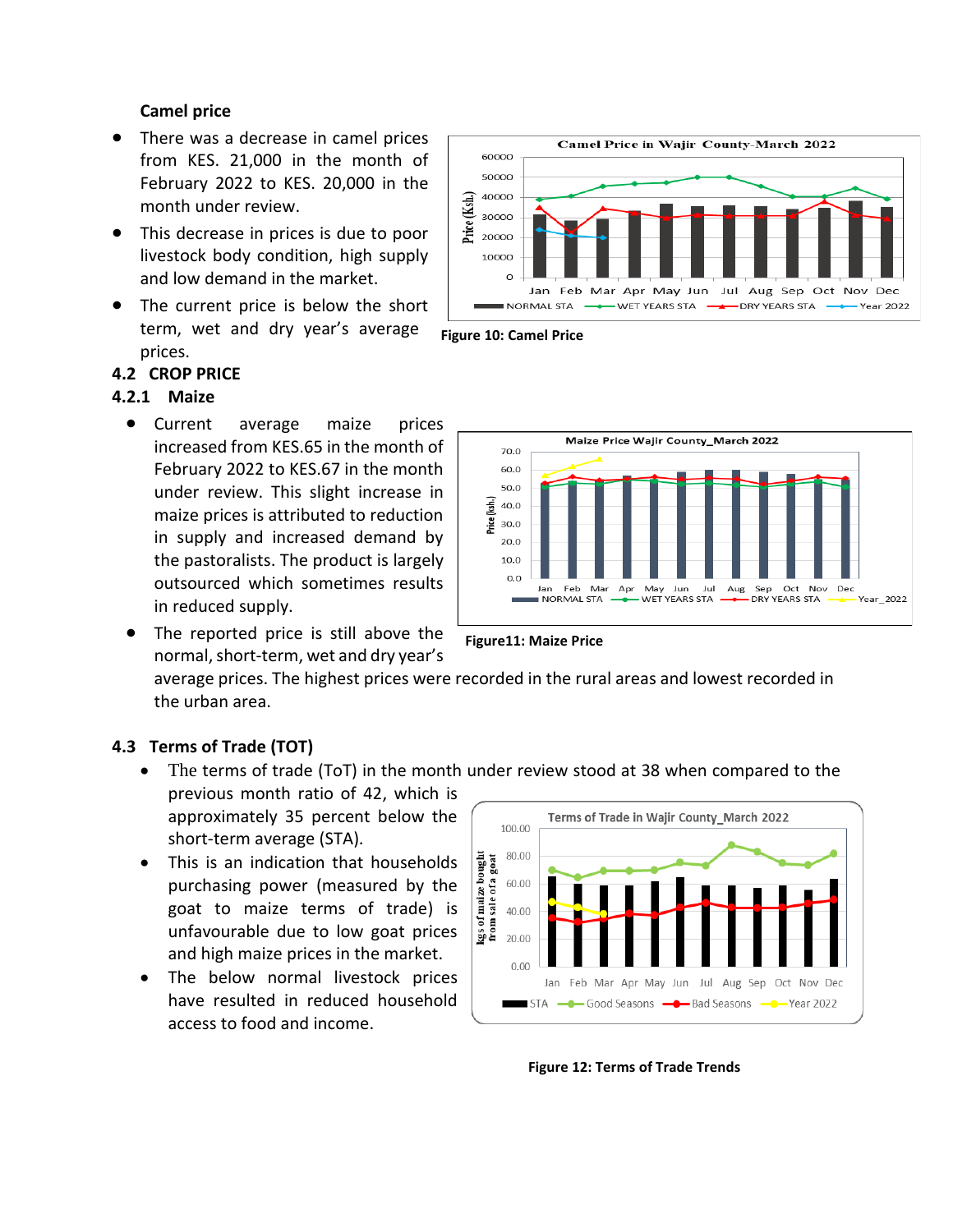## **5.0 FOOD CONSUMPTION AND NUTRITION STATUS**

#### **5.1 MILK CONSUMPTION**

- Household milk consumption per household per day stands at less than a litre in March 2022. This decrease in milk consumption is attributed to the reduced milk production and availability.
- The current average household milk consumption per household per day is below the long-term and wet years' average and it is attributed to the failed 2021 short rains that affected livestock productivity due to poor forage regeneration.





#### **5.2 Food Consumption Score**

Patterns of household food consumption continue to deteriorate as shown in Figure 14 where an estimated 23.4 and 28.3 percent of the sampled households had poor and borderline food consumption scores respectively.



- The number of households having poor food consumption score increase from 17 percent in February 2022 to 23.4 percent in the month under review. This increase in the number of households with poor food consumption score is attributed to the low purchasing power among the pastoral households. **Figure 14: Food Consumption Score by livelihood zones**
- Dietary diversity, especially in the Pastoral Livelihood Zone, remained poor; a scenario that reflects reduced household access to food and income.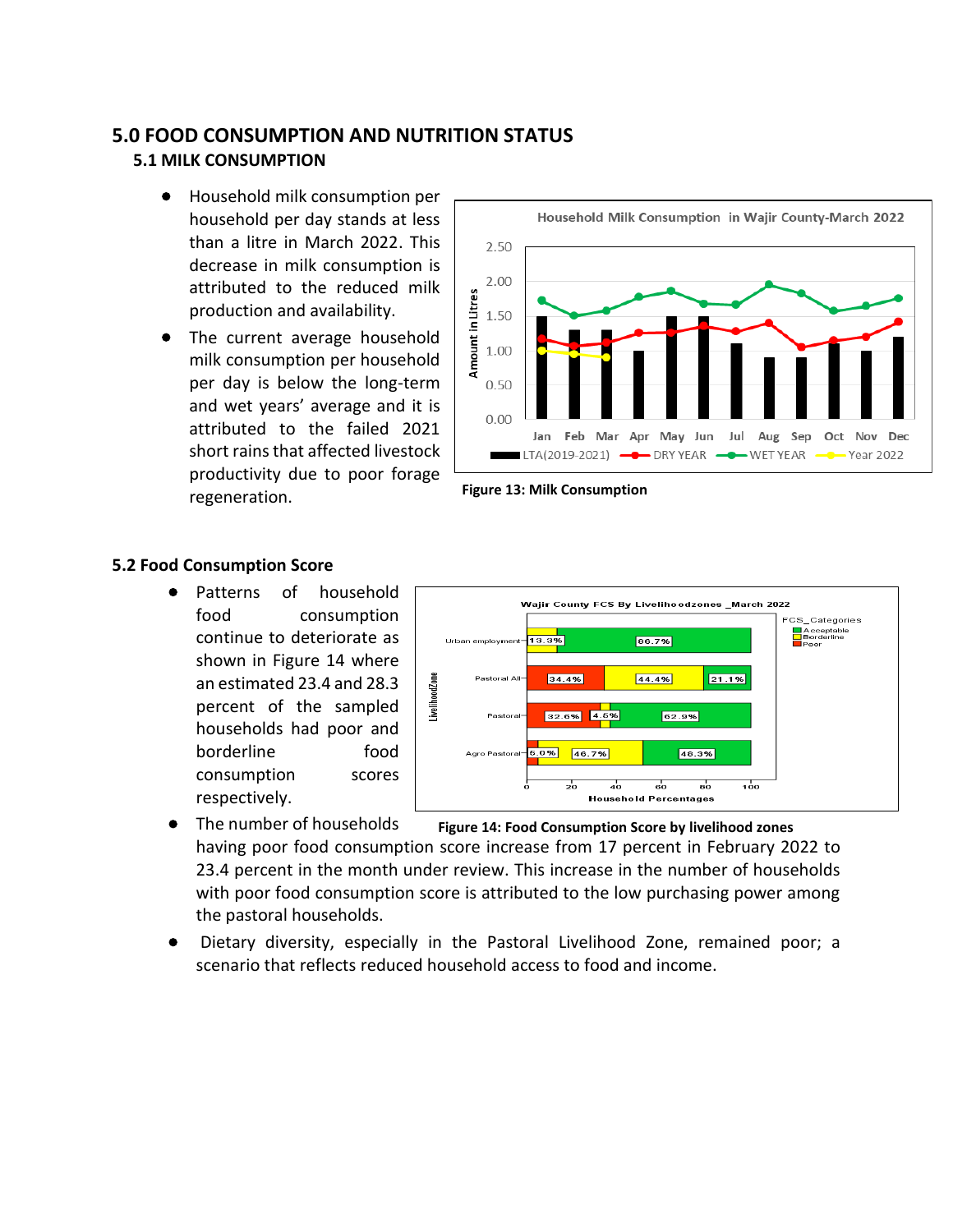#### **5.3 HEALTH AND NUTRITION STATUS**

#### **5.3.1 Nutrition Status**

- The proportion of children under the age of five at risk of malnutrition, determined by the Mid-Upper Arm Circumference (MUAC) measurement, has risen from 25.6 per cent in the month of February 2022 to 28.2 percent in March 2022.
- This marked increase in malnutrition rate is attributed to poor dietary diversity and low milk consumption following the failed rainy seasons experienced in three consecutive seasons.





• From the March 2022 mass screening report, the **Figure 15: Malnutrition Rate** global acute malnutrition rate (GAM) in the County was at 37.5%. An estimated 12,342 and 49,942 children below the age of five are severely and moderately malnourished respectively across the County, with Eldas and Tarbaj sub-counties as the worst affected. There are three confirmed cases of deaths due to severe malnutrition.

#### **5.3.2 Health Status**

There was an outbreak of Chikungunya at Wargadud Ward in Tarbaj Sub-County with five and 83 confirmed and probable cases respectively. The number of COVID-19 positive cases as of the end of March 2022 stood at 313 with 28 confirmed deaths. There was an outbreak of Malaria in Wajir North with 333 cases although there were no deaths. The Kala-Azar outbreak is still active with 414 cases and four fatalities.

#### **5.4 COPING STRATEGY INDEXES**

#### **5.4.1: Reduced coping strategy index (rCSI)**

- There was an increase in the consumption-based coping strategies, measured using the Reduced Coping Strategy Index (rCSI), from 9.8 in the month of February 2022 to 10.13 in March 2022.
- Households in Pastoral Livelihood Zone applied the most coping strategies at 12.8 while those in Urban Employment applied the lowest index at 2.3.
- Strategies commonly employed by pastoral households include



#### **Figure 16: Coping Strategy Index**

relying on less preferred food, borrowing food, reducing number of meals and reducing portion size and quantity for adults.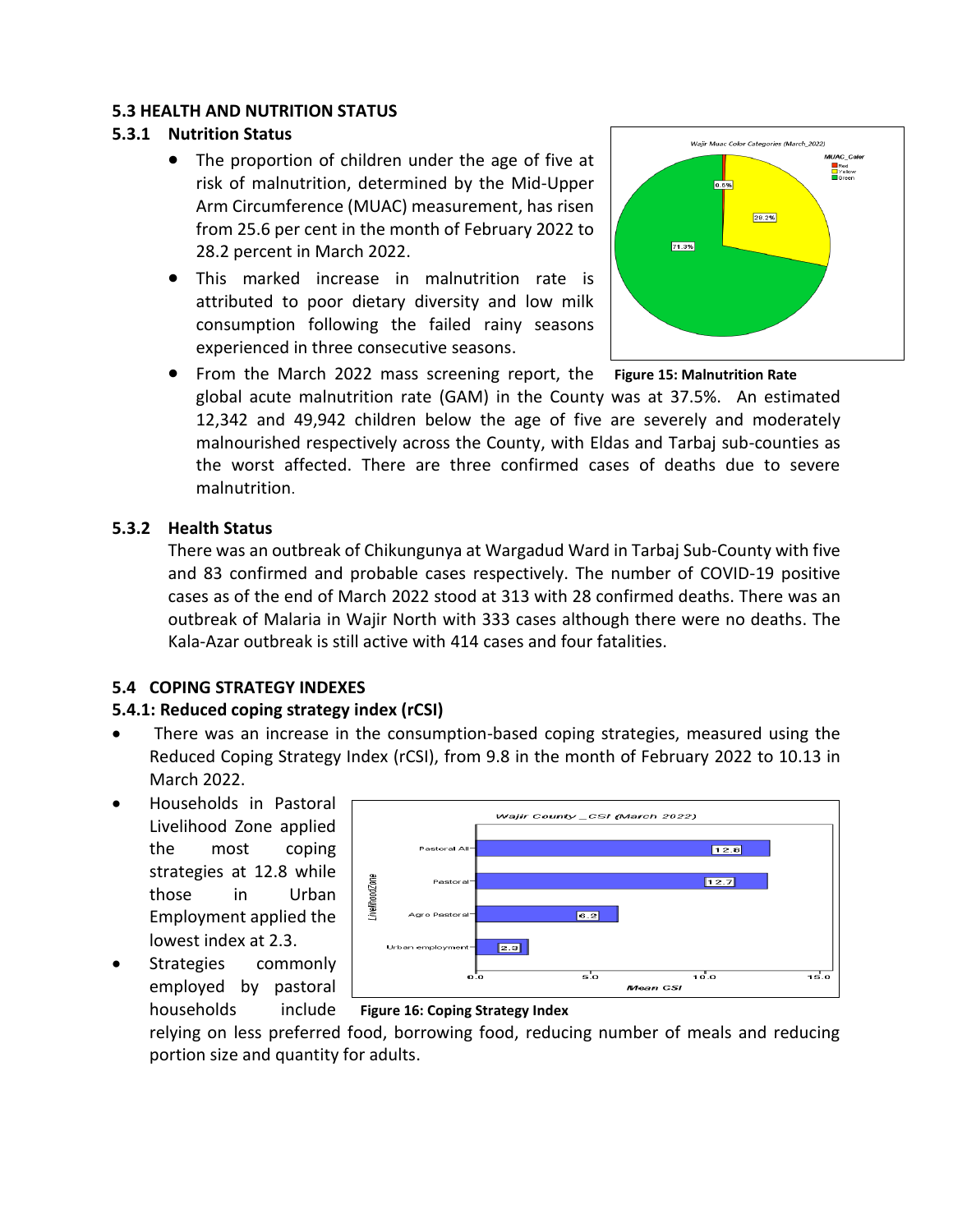# **6.0 CURRENT INTERVENTION MEASURES (ACTION)**

## **6.1 Non-food interventions.**

## **Water Sector**

- Water trucking
- Rehabilitation and repair of boreholes
- Equipping of boreholes
- Distribution of water storage facilities

## **Livestock Sector**

- Ring vaccination and targeted treatment/management
- Routine monitoring and surveillance of livestock disease

## **Health Sector**

- **•** High impact Nutrition Interventions by the Department of Health.
- **•** Strengthening of BFCI (Baby Friendly Community Initiative)
- **•** Integrated health outreaches by Wajir County Government and KRCS(20 sites)
- **•** Upscaling of disease surveillance and monitoring

## **Social Protection/Cash Transfer**

- **•** Cash transfer by Islamic Relief targeting 1,000 drought affected households in Wajir West, Eldas and Wajir North. Each household receives kshs 6,150
- **•** Cash transfer by World Vision targeting 900 households, each receiving KES. 7,449 in Wajir South
- **•** 4,667 households in 41 sites across the county receiving five thousand (5,000) shillings via MPESA for eight (8) months until June 2023 by the World Food Programme
- **•** Cash transfer by WASDA targeting 650 households distributed across Wajir South (Kursi, Ibrahim Ure and Burder), Wajir West (Boa) and Eldas (Tula Tula, Mirgo Harun and Abaq Madhobe)
- **•** Cash transfer by ALDEF targeting 236 households in Tarbaj Sub-County, with each household receiving KES. 9,255.
- **•** Cash-Plus by FAO targeting 1,250 households with each beneficiary receiving KES. 5,400

## **6.2 Food Aid/Interventions**.

- Distribution of relief food to 1,000 drought affected households by the Kenya Red Cross Society
- Ramadhan relief food distribution by Islamic Relief, targeting 4,000 households in Wajir North, Wajir West, Eldas and Wajir town.
- Distribution of assorted dry foodstuffs to 1,150 needy households affected by drought in Tarbaj, Wajir East and Wajir South sub-counties by Baitul Maal Inc. Kenya
- Distribution of assorted foodstuffs to 420 households in Wajir East, Wajir West and Tarbaj sub-counties by North Eastern Youth for Development (NEYD).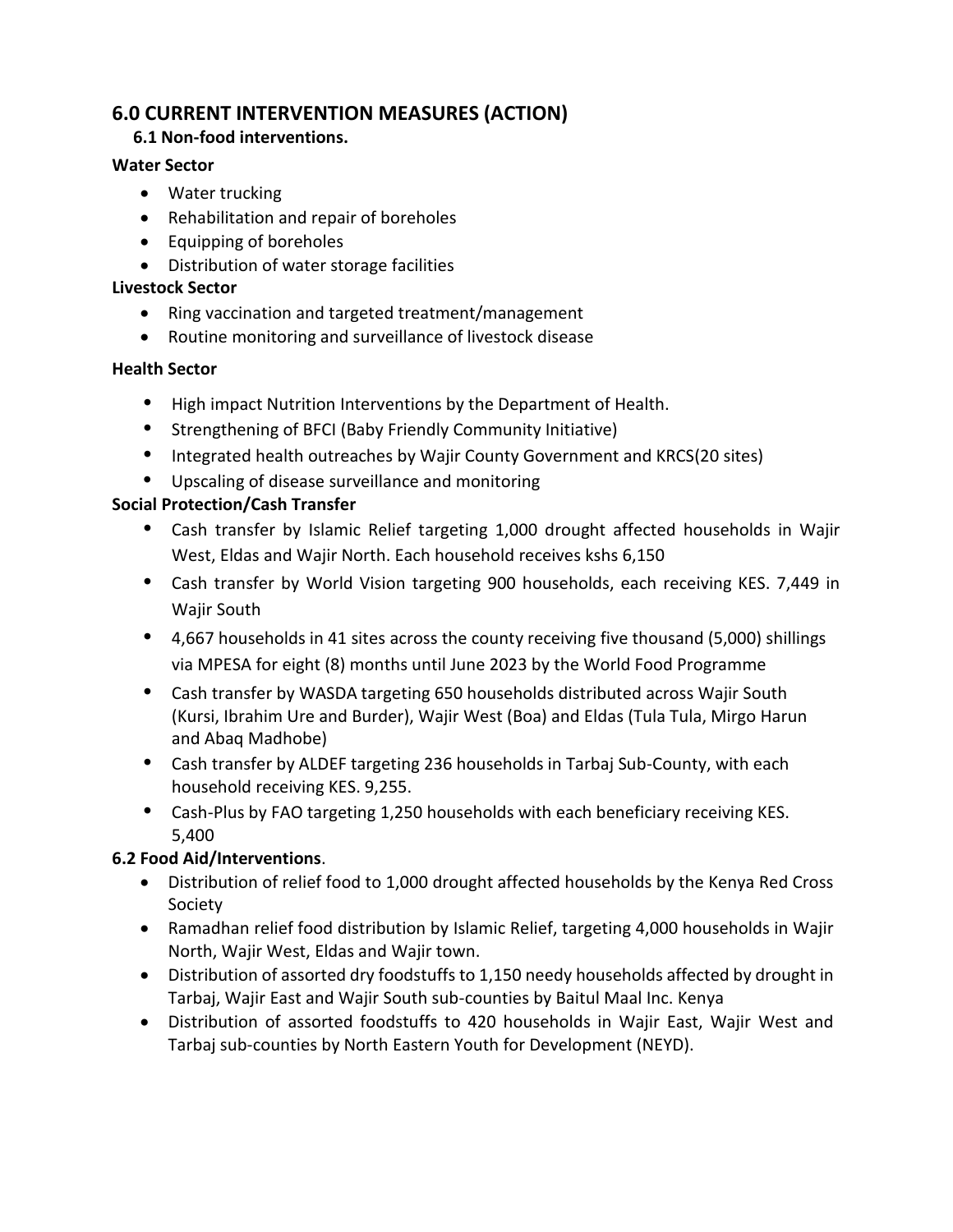# **7. 0 EMERGING ISSUES**

#### **7.1 Insecurity/Conflict/Human Displacement**

• There were no cases of insecurity reported in March 2022 although the resource-based conflict on the border with Isiolo County is still active. There is the need to strengthen peace building initiatives in the affected areas, particularly along the border of Marsabit and isiolo counties.

#### **7.2 Migration**

- Mass migration of livestock within and outside the county was experienced across the livelihood zones. Migration towards Garissa and Tana River counties and parts of Wajir South (Dadajabula, Diif and Banane wards) and into the neighbouring Somalia were reported.
- Migration into the traditional grazing areas in Isiolo and Marsabit Counties has been curtailed by conflicts among the border communities. Pastoralists from the Pastoral Livelihood Zone in Wajir West and Eldas sub counties have limited access to the rangeland resources along the border grazing areas due to the resource-based conflict on the border with Isiolo and Marsabit counties.

## **7.3 Food security prognosis/forecasts**

- According to the Kenya Meteorological Department, the peak of the 2022 long rains is expected to be in the month of April. The season is likely to experience poor distribution across the County.
- The forage condition is expected to be poor. The forecasted below average long rains season will result in a short-lived regeneration of browse and pasture.
- Based on Sussex Vegetation Outlook, the 3-month VCI forecast indicates severe vegetation deficit across the sub-counties, with Wajir East projected to have the most deficits.
- Milk production and consumption is likely to significantly decline due to deteriorating livestock body condition resulting from diminishing rangeland resources.
- Livestock prices are likely to decrease due to declining livestock body condition leading to reduced demand in the market.
- The poor forage and water resources will intensify resource-based conflict, especially on the border with Isiolo and Marsabit counties.
- Reduced livestock productivity and high staple food prices will likely constrain household purchasing power, thus leading to reduced household access to food and income.
- There is the need to monitor the livestock disease situation in the County following the upsurge of endemic livestock diseases.